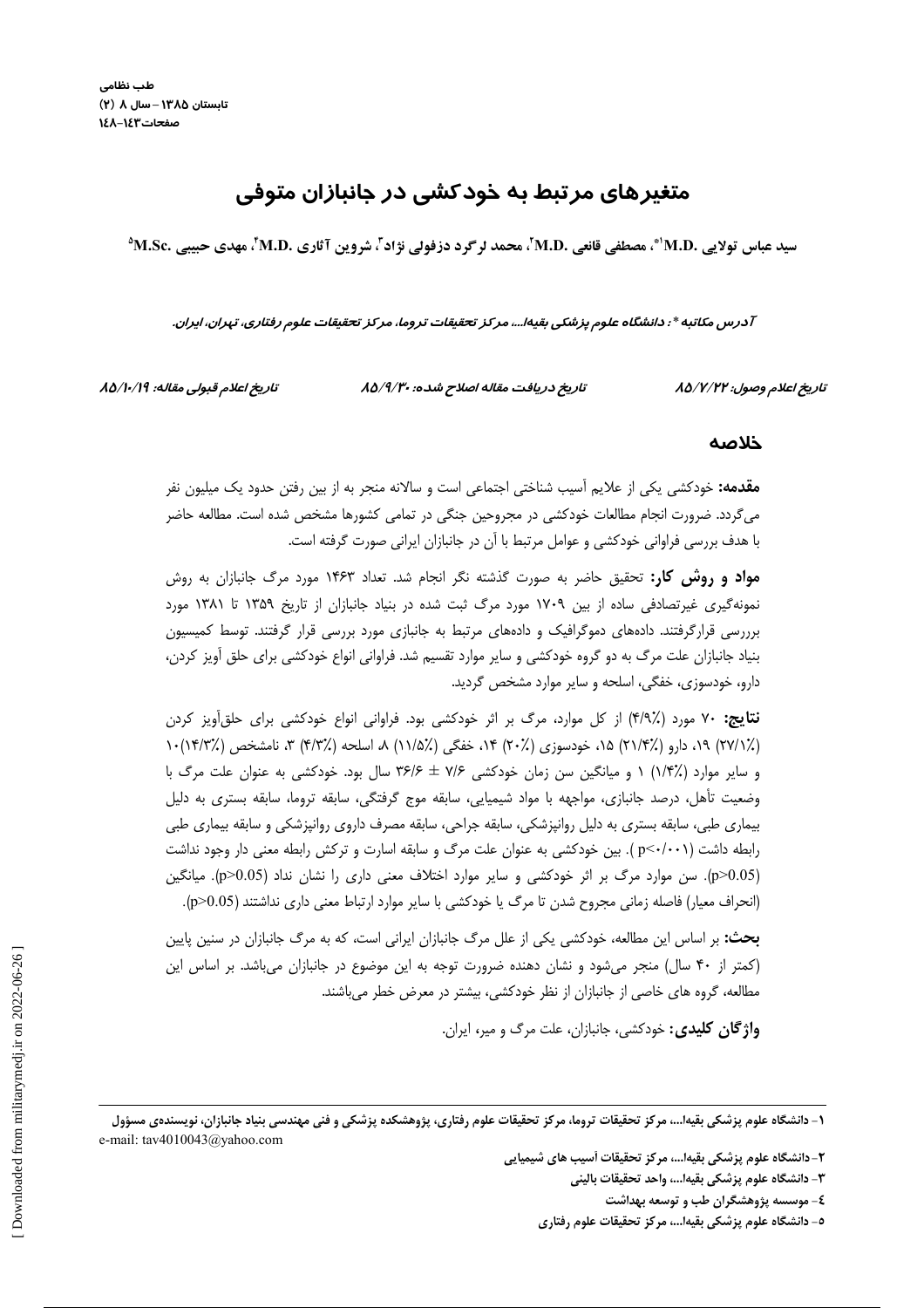#### مقدمه

اقدام به خودکشی عمل عمدی یک فرد برای خاتمه دادن به زندگی خویش است و با روشهایی مثل مسمومیت عمدی، دار زدن، پریدن از بلندی، شلیک کردن به خود و غیره انجام می گیرد [۱]. خودکشی می تواند خسارت جبران ناپذیری را به افراد و وابستگان فرد وارد آورد [۲]. تحقیقات نشان داده اند که متغیرهای جمعیتی و اجتماعی به ترتیب شامل سن، جنس (مذکر)، وضعیت تأهل (مجرد، مطلقه و بیوه)، اشتغال (بیکاری)، روابط بین فردی (متعارض)، اختلالات روانی و جسمی مزمن از عوامل خطرزا جهت اقدام به خودکشی هستند [۳]. خودکشی یکی از علایم آسیب شناختی اجتماعی است و طبق نظر عدهای از کارشناسان، گسستگی زندگی جمعی را به ما هشدار میدهد [۲]. خودکشی در حال حاضر یکی از ده علت اصلی مرگ و میر در جهان به شمار می رود [۴]. سالانه بیست میلیون نفر در سرتاسر جهان اقدام به خودکشی می کنند و حدود یک میلیون نفر در اثر خودکشی جان خود را از دست می دهند [۵]. به علت بسیاری از ملاحظات فرهنگی و قومی در برخی از کشورها آمار واقعی خودکشی اعلام نشده، مرگ طبیعی قلمداد میگردند [۶، ۷]. خودکشی در ایران سومین علت مرگ است، در حالی که در آمریکا با حدود سیهزار خودکشی موفق سالانه، خودکشی مقام هشتم را به عنوان علت مرگ دارا می باشد [۸].

بررسیها در ایران در شهرهای تبریز [۸]، قزوین [۹]، کرمان [۱۰]، کرج [۶]، شیراز [۱۱]، کردکوی [۱۲]، همدان [۱۳]، گیلان [۱۴]، مسجدسليمان، دزفول [۷]، اهواز [۲]، اسلام أباد غرب [۱۵]، مازندران [۱۶] نشان داده است که میزان خودکشی در دو دهه اخیر رو به افزایش میباشد. با توجه به استفاده از روشهای خشن (خودسوزی) و میزان بالای خودکشی موفق در ایران [۵]، لازم است به خودکشی فارغ از جنبههای سیاسی، به عنوان یک بحران اجتماعی و یک مسأله حاد پزشکی و اورژانسی توجه شود [۸].

مجروحین جنگی جمعیت آسیب پذیری در هر کشور محسوب می شوند. ضرورت انجام مطالعه بر علل مرگ و میر مجروحین جنگی در تمامی کشورها مشخص شده است، چنان چه در آمریکا، انگلستان، استرالیا و کشورهای مختلف، خودکشی مجروحین جنگی مورد مطالعه قرار گرفته است [١٧-٢۶]. سهم كشور ما با وجود بیش از چهارصد هزار جانباز بسیار اندک می باشد [۲۷، ۲۸] و تنها در یک مطالعه، همه گیرشناسی خودکشی در جانبازان مورد بررسی قرار گرفته است [٢٩]. گزارش مرکز کنترل بیماریهای آمریکا نشان داده که با گذشت زمانی بیش از پنج سال می بایست

به بررسی عوارض ناشی از جنگ در مجروحین پرداخت [۳۰]. متأسفانه علیرغم این که ایران یکی از قربانیان جنگهای بلند مدت است اما هنوز با گذشت شانزده سال از این وقایع، اطلاعات موجود درباره وسعت، صدمات و عوارض مزمن ناشی از جنگ در جانبازان ناكافي مي باشد [٢٨]. بررسي ميزان خودكشي و عوامل مرتبط با آن می تواند در کاهش این موضوع نقش اساسی داشته باشد.

مطالعه حاضر با هدف بررسی فراوانی خودکشی و عوامل مرتبط با آن در جانبازان ایرانی صورت گرفته است.

### روش مطالعه

تحقیق حاضر به صورت گذشته نگر انجام شد. تعداد ۱۴۶۳ مورد مرگ جانبازان به روش نمونهگیری غیرتصادفی ساده از بین ۱۷۰۹ مورد مرگ ثبت شده در بنیاد جانبازان از تاریخ ۱۳۵۹/۶/۳۰ لغایت ۱۳۸۱/۱۲/۲۹ مورد برررسی قرارگرفتند. شرط ورود به مطالعه، مجروحیت در جبهههای جنگ بود. فراوانی انواع خودکشی برای حلق آویز کردن، دارو، خودسوزی، خفگی، اسلحه و سایر موارد مشخص گردید. دادههای دموگرافیک (شامل سن، جنس، وضعیت تأهل)، دادههای مرتبط به جانبازی (شامل درصد جانبازی، مواجهه با مواد شیمیایی، سابقه موج گرفتگی، سابقه اسارت، سابقه ترکش، سابقه تروما، مدت زمان مجروحیت تا مرگ) و سابقه بیماری طبی و بستری به دلیل بیماریهای طبی، سابقه بستری به دلیل روانپزشکی، سابقه جراحی و سابقه مصرف داروی روانپزشکی مورد بررسی قرار گرفتند.

علت مرگ بر اساس نظریه کمیسیون فوت بنیاد جانبازان، متشکل از چندین متخصص، مشخص میگردید. علل مرگ به صورت خودکشی و سایر موارد طبقه بندی شد.

آنالیز آماری با استفاده از نرم افزار SPSS 13 انجام گردید. به منظور توصیف کمی دادهها از جداول فراوانی، و به منظور استنباط تحلیلی دادههای کیفی، از تست آماری مجذور کای و تست t مستقل استفاده گردید. P کمتر از ۰/۰۵ از نظر آماری معنی دار در نظر گرفته شد.

### نتايج

از تعداد ۱۴۶۳ مرگ مورد مطالعه همه افراد (٪۱۰۰) مرد بودند. ۷۰ مورد (٪۴/۹) از کل موارد، مرگ بر اثر خودکشی بود. فراوانی انواع خودکشی برای حلق آویز کردن (٪۲۷/۱) ۱۹، دارو (٪۲۱/۴) ۱۵،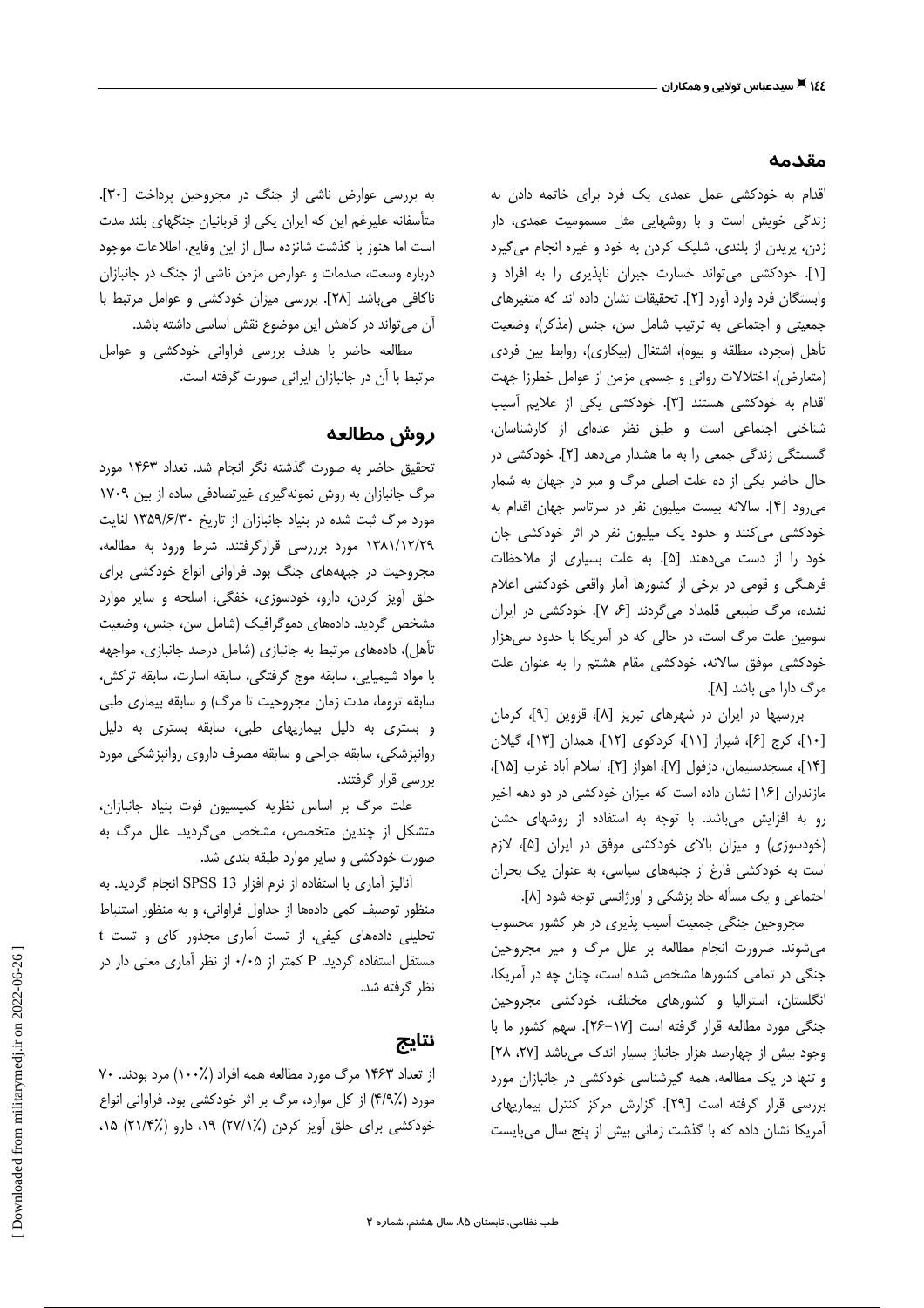خودسوزی (٪۲۰) ۱۴، خفگی (٪۱۱/۵) ۸، اسلحه (٪۴/۳) ۳، نامشخص (۱۴/۳٪)۱۰ و سایر موارد (۱/۴٪) ۱ بود.

محدوده سنی مرگ بر اثر خودکشی و مرگ بر اثر سایر موارد به ترتیب برابر ۵۸–۲۱ با میانگین (انحراف معیار) سنی ۳۶/۶<del>۱۷</del>/۶۹ و ۳۸–۳۱ با میانگین (انحراف معیار) سنی .(P= $\cdot$ /۵۹) سال بود $\Gamma$ ۰/۸۳ $\pm$ ۱۶/۸۳

میانگین (انحراف معیار) فاصله زمانی مجروح شدن تا مرگ بر

اثر خودکشی و سایر موارد مرگ به ترتیب، ۴/۸۷±۱۱/۱۱ و .(P= $\cdot$ /۴۱) بود (۹/۵۲ +P=۰/۴۱).

کمیسیون پزشکی از ۷۰ مورد مرگ به علت خودکشی ۷ مورد (۱۰٪) را مرتبط با جنگ دانست. ارتباط أماری معنی داری بین علت مرگ و مرتبط بودن مرگ با جنگ مشاهده نشد (P=٠/٨۵). رابطه خودکشی و متغیرهای مورد بررسی در جدول شماره ۱ آمده است. مقایسه سهم انواع مختلف مجروحیت با علت مرگ در جانبازان در جدول شماره ۲ مشخص شده است.

| فراوانی(٪) خودکشی                       | فراوانی افراد | نوع مجروحيت |        |           |         |
|-----------------------------------------|---------------|-------------|--------|-----------|---------|
|                                         |               | شیمیایی     | فيزيكى | روانپزشکی | رديف    |
| $\circ$ $(\uparrow/\uparrow\downarrow)$ | ٢٤٦           | $+$         |        |           |         |
| Y (VX)                                  | ۱۳            | $+$         |        | $+$       | ۲       |
| $\Upsilon(V/V\chi)$                     | ۱٤            | $+$         | $+$    | $+$       | ٣       |
| $\lambda Y$ ( $\lambda/\lambda$ )       | ٥٦            |             | $+$    | $+$       | ٤       |
| $Y \cdot (Y \circ /T)/$                 | ٧٩            |             |        | $+$       | $\circ$ |
| $\lambda(\lambda)$                      | ۹۲            | $+$         | $+$    |           |         |
| $Y9 (Y/\gamma)$                         | ۹٦١           |             | $+$    |           | ٧       |

**جدول ۱:** مقايسه سهم انواع مختلف مجروحيت با علت مرگ در جانبازان.

رابطه معنی داری در بین مقایسه ردیفهای زیر مشاهده شد:

 $(0,7)$ ,  $(3,7)$ ,  $(0,7)$ ,  $(0,7)$ ,  $(7,7)$ ,  $(7,7)$ ,  $(7,0)$ ,  $(7,3)$ ,  $(0,3)$ ,  $(0,0)$ 

رابطه معنی داری در بین مقایسه ردیفهای زیر مشاهده نشد:

 $(f \wedge f)$ ,  $(f \wedge f)$ ,  $(f \wedge f)$ ,  $(f \wedge f)$ ,  $(g \wedge f)$ ,  $(g \wedge f)$ ,  $(g \wedge f)$ ,  $(g \wedge f)$ ,  $(g \wedge f)$ ,  $(g \wedge f)$ ,  $(g \wedge f)$ ,  $(g \wedge f)$ ,  $(g \wedge f)$ ,  $(g \wedge f)$ ,  $(g \wedge f)$ ,  $(g \wedge f)$ ,  $(g \wedge f)$ ,  $(g \wedge f)$ ,  $(g \wedge f)$ ,  $(g \wedge f)$ ,  $(g \wedge f)$ ,  $(g \wedge f)$ ,

| متغير                                | کل                                                                   | خودكشى                           | ساير                                 | $\mathbf P$                              |
|--------------------------------------|----------------------------------------------------------------------|----------------------------------|--------------------------------------|------------------------------------------|
| متأهل                                | $\lambda$ . TV ( $\lambda$ $\tau$ / $\lambda$ )                      | $\Delta$ (۴/۸%)                  | 900 (90/7%)                          | $\cdot/\cdot \Delta^{\times}$            |
| $\lambda$ درصد جانبازی $\lambda > 0$ | <b><i>IIVE</i></b> (AYX)                                             | 54 (117)                         | 1117 (97/52)                         | $\cdot/\cdot \tau^*$                     |
| مواجهه با مواد شیمیایی               | $\text{row}(\text{XY}(1, 1))$                                        | $9 (7/\Omega)$                   | YFA(9V/2%)                           | $\cdot/\cdot \gamma^*$                   |
| سابقه موج گرفتگی                     | $\tau \tau$ ( $\tau \tau / V \lambda$ )                              | $Y9(\Lambda/9\%)$                | Y4V (41/1%)                          | $\cdot/\cdot\cdot\gamma^*$               |
| سابقه اسارت                          | 51 (5/7%)                                                            | $*(\epsilon/\epsilon)/\epsilon)$ | $\Delta V$ (9 $\Upsilon/\Upsilon$ %) | $\cdot/\text{or}^{\times}$               |
| سابقه تركش                           | $9\lambda\tau$ ( $8\lambda/2\lambda$ )                               | FT(f/f')                         | 94. (90/5)                           | $\cdot/\lambda^*$                        |
| سابقه تروما                          | $\lambda$ or $(\lambda \cdot / V \lambda)$                           | $\left(\frac{.}{.}\right)$       | 107 (99/T)                           | $\cdot/\cdot\cdot\varphi^{\times\times}$ |
| سابقه بستری به دلیل بیماری طبی       | YY(Y Y)                                                              | Yf(X)                            | YYY (YV)                             | $\cdot/\cdot \gamma^*$                   |
| سابقه بستری به دلیل روانپزشکی        | $Y9 \cdot (Y \cdot /V')$                                             | $Y\wedge (Y\overline{Y})$        | YYY (XY/Y')                          | $\cdot/\cdot\cdot\gamma^*$               |
| سابقه جراحى                          | $\Delta \mathcal{F} \cdot (\Upsilon \mathcal{A}/\Delta \mathcal{L})$ | $V(\tau^{\prime})$               | $\Delta \mathbf{f} \mathbf{r}$ (9V%) | $\cdot/\cdot \setminus^{\times}$         |
| سابقەمصرف داروی روانپزشکی            | YYF(YYX)                                                             | $\Delta Y \; (15/2)$             | $Y$ $Y$ $(1Y/2)$                     | $\cdot/\cdot\cdot\right)^*$              |
| سابقه بیماری طبی                     | 500 (YF/Y')                                                          | $Y \wedge (V/Y')$                | 5. V (97/V/2)                        | $\cdot/\cdot\cdot\right)^{\times}$       |
| ×نست آمار <i>ی</i> مجذور کا <i>ی</i> |                                                                      |                                  |                                      |                                          |
| ××تست دقيق فيشر                      |                                                                      |                                  |                                      |                                          |

**جدول ۲:** فراوانی متغیرهای مختلف و عوامل خطرزا و ارتباط آنها با علل مختلف مرگ در جانبازان.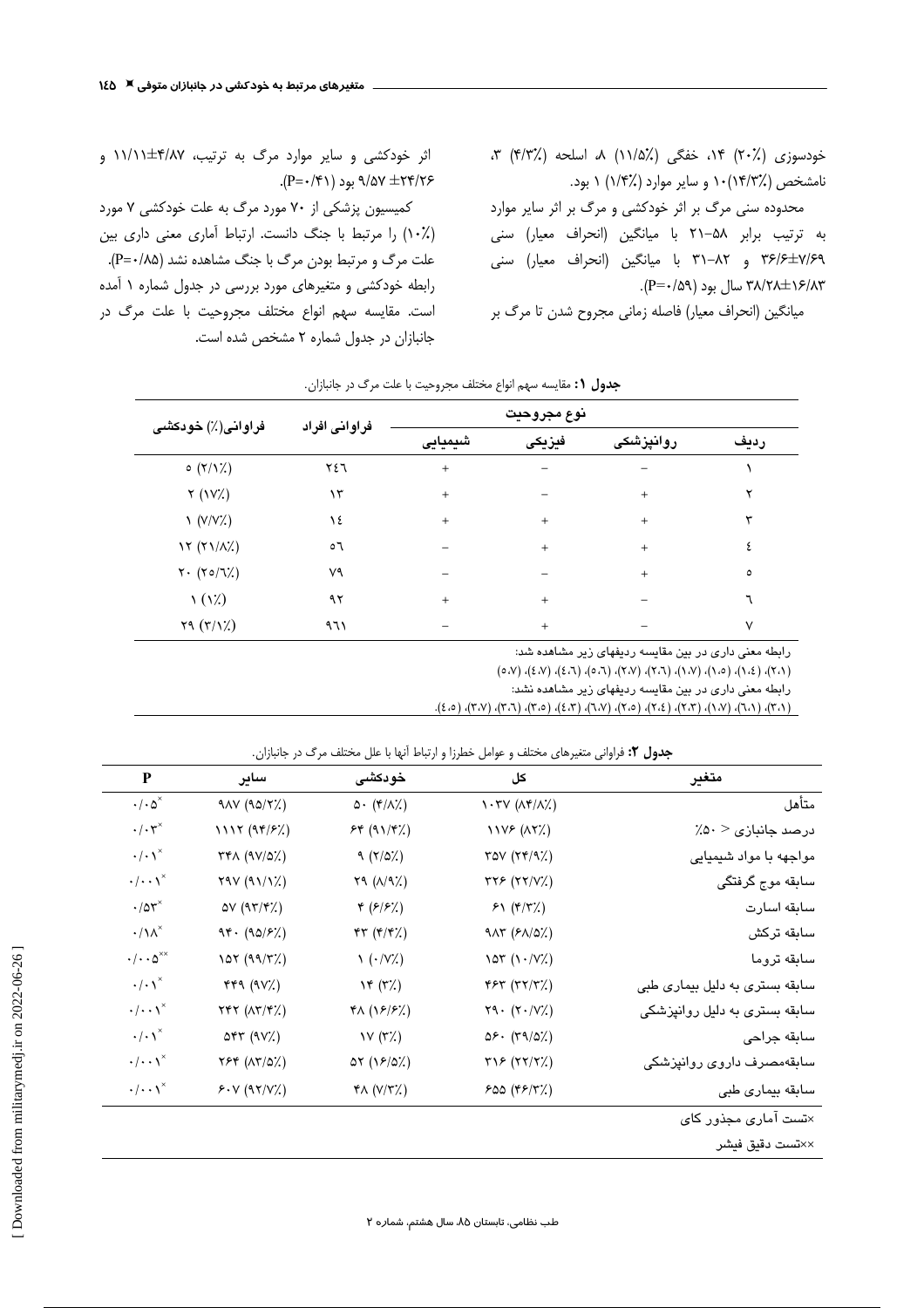#### ىحث

از کل موارد فوت جانبازان حدود ۵٪ موارد مرگ بر اثر خودکشی بود. میزان خودکشی در مجروحین جنگی آمریکا در طی ۱۴سال، .<br>۱۳٪ گزارش شده است [۳۱]. عوامل خطرزای خودکشی بسیار گوناگون هستند و میزان خودکشی در افراد بر حسب متغیرهای جمعیتی و اجتماعی به طور معنی داری بیشتر میشود [۱]. احتمالاً تفاوت میزان خودکشی در این مطالعه و سایر مطالعات، ناشی از مکان تولد، نژاد، اعتقادات مذهبی و سایر متغیرهای دموگرافیک است [٣٣-٣٣].

فراوانی انواع خودکشی در این مطالعه به ترتیب برای حلقأویزکردن، دارو، خودسوزی، خفگی و اسلحه بیشتر بود. در مطالعه موسوی و همکاران نیز مشخص شد که مردها بیشتر با روش حلق آویز کردن خودکشی میکنند که با یافتههای این بررسی همخوانی دارد [۶].

در مطالعه حاضر، میانگین سن در زمان خودکشی در جانبازان ٣۶ سال بود. سایر مطالعات سنین ٢۴-١٨ سال را برای خودکشی عنوان کردهاند [١١-۶] که به نظر می رسد سن خودکشی در جانبازان با جمعیت عمومی متفاوت است. به هر حال مرگ هر یک از این افراد علاوه بر وارد آوردن صدمات روانی بر اجتماع، خسارات اقتصادی جبران ناپذیری را برای کشورمان در برخواهد داشت.

در زمینه بحث پیرامون متغیرهای مرتبط با خودکشی در جانبازان، بر اساس این مطالعه متغیرهای وضعیت تأهل، درصد جانبازي، مواجهه با مواد شيميايي، سابقه موج گرفتگي، سابقه تروما، سابقه بستری به دلیل بیماری طبی، سابقه بستری به دلیل روانپزشکی، سابقه جراحی، سابقه مصرف داروی روانپزشکی و سابقه بیماری طبی با خودکشی به عنوان علت مرگ رابطه معنی داری را نشان دادند در حالی که سابقه اسارت و سابقه ترکش رابطه معنى دارى را نشان ندادند.

در زمینه ارتباط خودکشی و وضعیت تأهل، در مطالعه پیشین تولائی و حلی ساز نیز متأهلین بیشترین موارد خودکشی در جانبازان را به خود اختصاص دادند [٢٩]. برخی تحقیقات نیز نقش حفاظتی تأهل در برابر خودکشی را مهم برشمردهاند [۱، ۱۱] در حالي كه در مطالعه خزايي، حيدري و احمدي تاييد شده است كه ازدواج جنبه حمایتی ندارد [١٨،١۶،١٣] و یکی از شایعترین حوادث زندگی، قبل از اقدام به خودکشی، مشکلات خانوادگی گزارش شدهاند [۱۴]. شاید بررسی حاضر بیانگر عدم اثر حفاظتی تأهل در برابر خودکشی در این گروه از جانبازان باشد.

در زمینه ارتباط مرگ به علت خودکشی و سابقه بستری در

بخش روانپزشکی و سابقه مصرف داروی روانپزشکی، شاید بتوان به این موضوع اشاره کرد که مجروحین جنگی ویتنام نیز که مبتلا به اختلالات روانپزشکی بودهاند بیش از دیگران اقدام به خودکشی می کنند [۳۵، ۳۶] تولائی و همکاران بیشتر بودن فراوانی نسبی خودکشی در جانبازان با مجروحیت روانپزشکی را یافتهای قابل انتظار دانستهاند که با کتب روانپزشکی و منابع هماهنگ است  $[T4]$ 

در ارتباط متغیرهای سابقه بیماری طبی ، بستری به دلیل بیماری طبی و سابقه جراحی با خودکشی به عنوان علت مرگ، ذکر این نکته که بررسی حوادث زندگی در سه ماهه قبل از اقدام به خودکشی، بیماریهای جسمی را به عنوان یکی دیگر از علل شایع خودکشی نشان دادهاند، حائز اهمیت است [۳۷] که احتمالاً رابطه بیماری طبی و خودکشی در مطالعه حاضر را شاید بتوان مرتبط با این موضوع دانست.

بر خلاف مطالعه تولائی و حلیساز که افزایش درصد جانبازی را با افزایش میزان خودکشی مرتبط دانستهاند [٢٩] عدم ارتباط درصد بیشتر جانبازی با موارد مرگ به علت خودکشی در این مطالعه را می توان با تفاوت در میزان حمایت از جانبازان با درصدهای مختلف توجیه نمود.

در این مطالعه سن و مدت مجروحیت با مرگ با علت خودکشی یا سایر موارد مرگ ارتباطی را نشان نداد. احتمالاً سن مجروحیت فاکتور تأثیر گذاری بر خودکشی در جانبازان نباشد. البته لازم است، هرگونه قضاوت بیشتر برای توجیه این تفاوتها تا زمان انجام تحقيقات تكميلي به تعويق افتد.

هر چند که قانعی و همکاران ،مواجهه با عوامل شیمیایی را به عنوان یک عامل آزار و اذیت و نه عامل مرگ و میر معرفی کردهاند [٢٨]، اما با توجه به این که جانبازان شیمیایی به افسردگی [۳۸]، اختلالات اضطرابی (۳۷)، اختلال استرس پس از حادثه [٣٩]، تحريک پذيري و عصبي شدن مکرر (٣٨) مبتلا هستند، احتمالاً ارتباط خودکشی و مواجهه شیمیایی به عوارض روانی و بالینی نیز می تواند مرتبط باشد.

## نتىحە گېرى

حدود ۵٪ از علل مرگ در جانبازان مربوط به خودکشی میباشد. اکثر جانبازان قربانی خودکشی در سنین پائین فوت میکنند. مطالعه حاضر انواع مجروحيت (به خصوص مجروحيت روانپزشكي) و درصد جانبازی (کمتر از ۵۰٪) را به عنوان عوامل مستعد کننده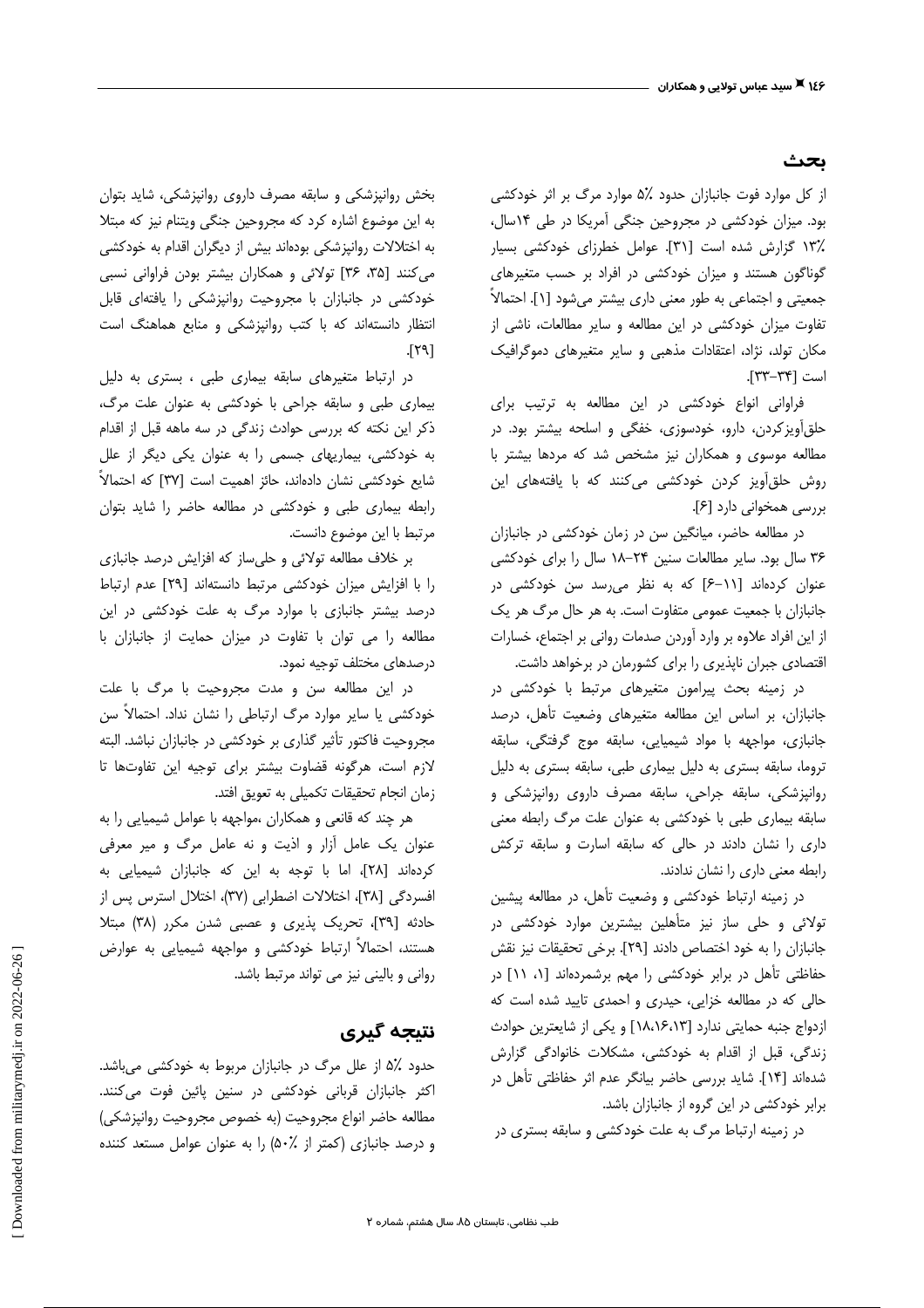کردهاند که می تواند در کشور ما نیز مورد توجه سیاستگذاران بھداشتے ،قرار گیرد.

**1۲-** ضرغامی مهران ، خلیلیان علیرضا. بررسی همه گیری شناختی اقدام به خودکشی در شهرستان کردکوی،فصلنامه پژوهشی پژوهنده، ۱۳۸۲؛ دوره ٨، آذر و دی، شماره ٣۵: صفحات ٣٧٠-٣۶١.

1٣- حيدري پهلويان احمد .وضعيت رواني-اجتماعي اقدام كنندگان به خودکشی در شهرستان همدان . فصلنامه اندیشه و رفتار، ۱۳۷۶؛ دوره ۳، تابستان و پاییز، شماره ۱۰-۹: صفحات ۰۲۱-۱۹.

1٤- خلخالي سيد محمد رسول، رهبر مرتضى، فرد مسعود رسول، جمادى آسیه. بررسی حوادث زندی در اقدام کنندگان به خودکشی. مجله دانشکده پزشکی دانشگاه علوم پزشکی گیلان. سال دهم ، شماره ٣٩ و ۴٠،  $.1 - f - 171 - 99$ 

10- احمدى عليرضا، فراوانى اقدام به خودسوزى در اقدام كنندگان به خودكشى در شهرستان اسلام آباد غرب(٨١–١٣٧۶). فصلنامه علمى پژوهشی دانشگاه علوم پزشکی کرمانشاه. سال نهم ، شماره اول ، ۱۳۸۴بهار ،۳۶–۲۶.

١٦- احمدى اميرمسعود، حاجى احمدى محمود. گزارش اپيدميولوژى خودكشى موفق در استان مازندران در سالهای ٧١-٧٠. مجله علمی- پژوهشی دانشگاه علوم پزشکی مازندران. سال دهم ، شماره ٢٨، پاییز ١٣٧٩، ٨-١٢

- **۱۷-** سازمان بهزیستی کشور .طرح پیشگیری از خودکشی در استان ايلام.(١٣٧۵).
- 18- Bullman T, Kang H. Fifty year mortality followup study of veterans exposed to low level chemical warfare agent, mustard Gas. Ann Epidemiol; 2000 Jul. 10(5): 333-8.
- 19- Lipfert FW, Perry HM Jr, Miller JP, Baty JD, Wyzga RE, Carmody SE. The Washington University-EPRI veterans' Cohort Mortality Study: preliminary results.Inhal Toxicol; 2000. 12(Suppl  $4)$ : 41-73.
- 20- Adena MA, Cobbin DM, Fett MJ, Forcier L, Hudson HM, Long AA. Mortality among Vietnam veterans compared with non-veterans and the Australian population. Med J Aust; 1985 Dec 9-23. 143(12-13):541-4.
- 21- Jones BH, Amoroso PJ, Canham ML, Weyandt MB, Schmitt JB, Feierstein G, eds. Atlas of Injuries in the USArmed Forces. Military Medicine. available  $164(8S);$ 1999 Aug. from. tps://www.denix.osd.mil/denix/Public/Library.ht ml. Accessed April 2, 2005.
- 22- Mahon MJ, Tobin GP, Denis A. Cusack, B.L., Cecily Kelleher and. Malone KM. Suicide Among Regular-Duty Military Personnel: A Retrospective Case-Control Study of Occupation-Specific

خودکشی در جانبازان نشان داد. به منظور پیشگیری از خودکشی جانبازان در آینده، کشورهای مختلف راههایی اثر بخش را پیشنهاد

## منابع

1- Suicide RA. Psychiatric Emergencies. In: Sadock B, Sadok VA(eds). Comprhensive Text Book of Psychiatry.7th ed. Philadelphia: Lippencott Williams and wilkins, 2000:2031-2040.

٢- حسین پور، مهناز، غفاری، سیدمحمد، تهرانی;اده، هنرمند، مهناز. بررسی علل

اقدام به خودکشی نوجوانان ارجاع شده به بیمارستان گلستان اهواز در سال

۸۰–۱۳۷۹. مجله علمی پژوهشی دانشگاه علوم پزشکی و خدمات بهداشتی

درمانی اهواز، ۱۳۸۳؛ دوره ، شهریور، شماره ۴۱: صفحات ۳۰-۲۴

- 3- Kaplan H, Sadock B. Pocket hand books of clinical psychiatry. 3rd ed. Lippincott: Willams and Wilkins: 2001. 262
- 4- Coumous F, Cabaniss DL. Clinical Evalutaion and Treatment Planing: A Multimodal Approach. In :Tasman A, Kay G, Liberman GA(eds), Psychiatry. 1st ed. Philadelphia: WB Saunders, 1997:493.
- 5- Goldeney RD. The Privilege and Responsibility of Suicide prevention. Crisis. 2000:21(2):8-15
- ٦- موسوى فاطمه، شاه محمدى داود، كفاشى احمد، بررسى همه گيرشناسى خودکشی در مناطق روستایی. مجله اندیشه و رفتار، ١٣٧٩، سال پنجم شماره۴ ، صص:۱۰-۴.
- ۰۷- نجاریان بهمن ، اصغری مقدم محمدعلی ، براتی سده فرید. بررسی رابطه برخی ویژگیهای روانی و شیوع خودکشی در شهرستانهای مسجد سلیمان و دزفول. مجله علمی پژوهشی دانشگاه علوم پزشکی و خدمات بهداشتی درمانی اهواز، ۱۳۷۲؛ دوره ، آبان، شماره ۱۶: صفحات ۲۹–۱۹
- **۸-** خزایی حبیب الله ، پرویزی فرد علی اکبر. بررسی ویژگیهای جمعیت شناختی و ارزیابی وضعیت روانی اقدام کنندگان به خودکشی .تبریز، ۱۳۸۰. فصلنامه علمی پژوهشی دانشگاه علوم پزشکی کرمانشاه. سال هفتم ، شماره سوم ، ياييز ١٣٨٢، ٥١-٥١
- ۹- شیخ السلامی همایون، فلاح زاده محمد. بررسی اقدام به خودکشی در موارد ارجاعی به بخش مسمومین مرکز آموزشی، درمانی بوعلی سینا قزوین(۱۳۷۱–۷۲). مجله دانشگاه علوم پزشکی قزوین، سال اول ، شماره  $\mathbf{r}$ .  $\mathbf{r}$
- 1- ياسمى محمدتقى ، صباحى عبدالرضا ، ميرهاشمى سيدمجتبى ، سيفى شراره ، آذر کیوان پرینوش ، طاهری محمدحسین.همه گیر شناسی خودکشی از طریق پزشکی قانونی در استان کرمان .فصلنامه اندیشه و رفتار، ١٣٨١؛ دوره ٧، بهار، شماره ٢٨: صفحات ١٢-۴.
- 11- اشکانی حمید ، ده بزرگی غلامرضا ، امامقلی پور نادر. بررسی همه گیر شناسی خودکشی در مراجعان به بخش اتفاقات روانپزشکی. مجله پزشکی دانشگاه علوم پزشکی و خدمات بهداشتی، درمانی تبریز، ۱۳۸۱؛ دوره ، زمستان، شماره ۵۶: صفحات ۲۱–۱۶.